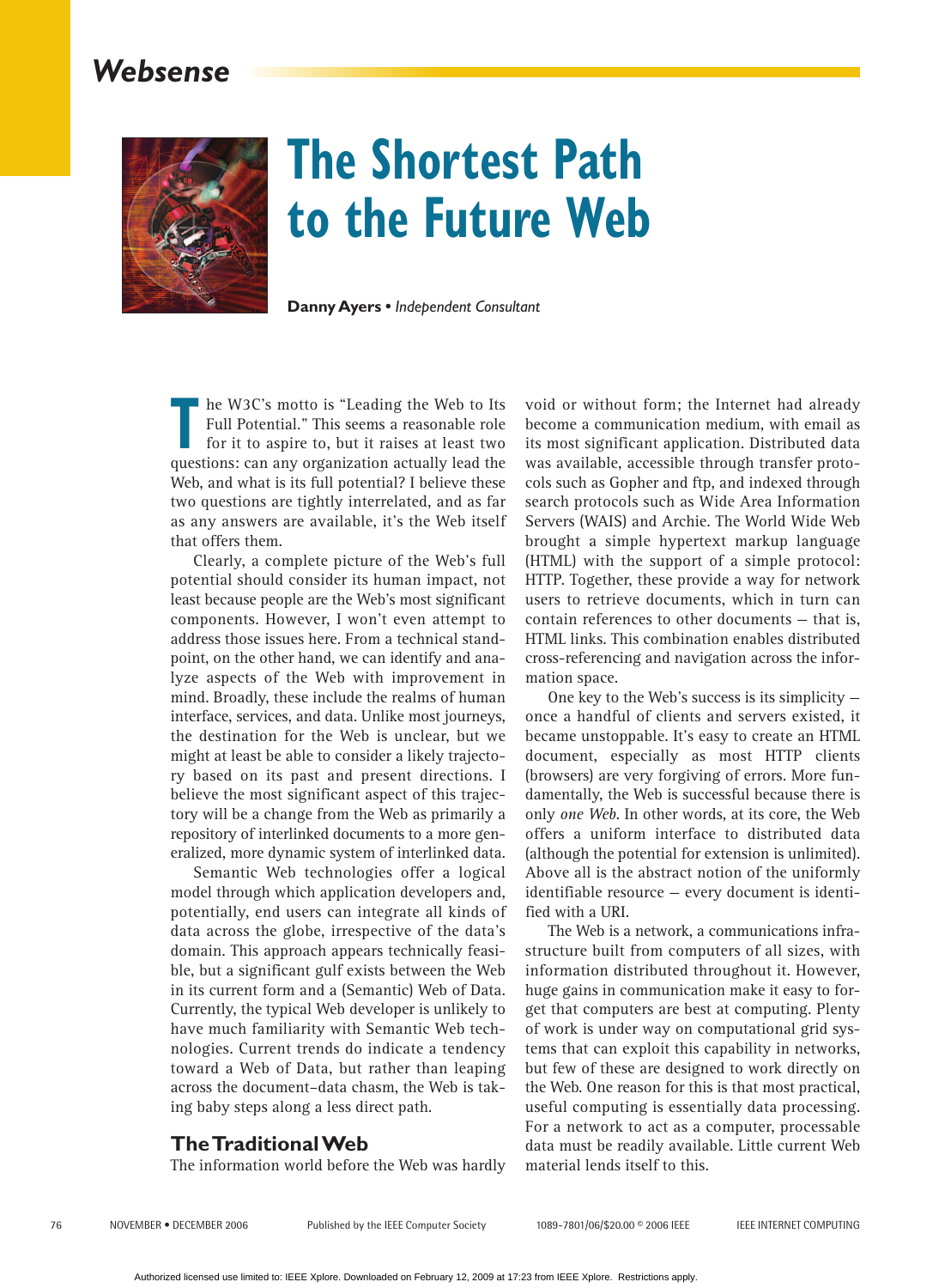Computers are well equipped to deal with all kinds of data: numeric, textual, visual images, media objects, and so on. Yet the current Web is primarily a document repository. These documents might contain numbers, and HTTP can deliver multiple media types, but there is little granularity in access to anything but text, and even with text, content addressability has been limited until relatively recently. But change is under way.

#### **Revising the Web**

Web technologies are undergoing a resurgence in creativity, popularly labeled "Web 2.0." The term in itself is little more than jargon, but tangible initiatives exist under its umbrella. The most visible is the rediscovery of client-side Javascript and its capability, when used alongside (X)HTML and HTTP, for improving the user experience. Taken together, this toolset has been rebranded Asynchronous Java-Script and XML (AJAX). In many cases, it offers little more than decoration and minor enhancements to interaction — definitely improvements, but nothing seismic. However, one class of applications, known as *mashups*, do point to something deeper. A mashup combines data or content from more than one online source. A typical example might be the integration of a system that lists public events with a system that generates geographic maps to produce a hybrid view of the events marked on a map. The recent explosion of RSS/Atom syndication opens the door to a similar kind of recombinant data integration. In syndication, the content's essentials are, in effect, lifted from the traditional Web site or homepage context and published without styling information but with enhanced metadata (title, date, links, and so on), which makes it possible for end-user tools to mash up the content with material from other sources.

#### **The Future Is Semantic?**

I started by quoting the W3C's motto,

and one of its initiatives is directly relevant here: the Semantic Web initiative aims to enable adding first-class data to the current Web in a uniformly addressable and machine-processable fashion. Central to Semantic Web technologies is the Resource Description Framework (RDF). Effectively a data model built on logical foundations, RDF can support fairly sophisticated knowledge representation through RDF Schema (RDFS) and the Web Ontology Language (OWL). Although many of the ideas behind the Semantic Web have their basis in old AI knowledge representation, the Semantic Web is designed as an extension of the existing Web. The "resource" in RDF is the uniformly identifiable resource. Whereas typically on the Web URIs identify

particularly promoted around Extreme Programming (XP). It involves frequent releases with small changes rather than to major releases over a longer timescale. The advantages cited include

- increased control over the project,
- feedback that can get nearimmediate responses, and
- the ability to continuously ensure that the system works (when the approach is applied in concert with fine-grained regression tests).

The tight feedback loop in XP ensures that the direction taken is the one required. Continuous correction keeps the project on track, even if the track itself changes direction. This approach might have an analog at a larger scale.

## **HTTP can deliver multiple media types, but there is little granularity in access to anything but text.**

human-readable documents, the Semantic Web goes further — URIs globally identify any thing, real or virtual. Real-world and conceptual systems can be modeled on the Web, not just as documents or raw data hidden in database tables.

However, much Semantic Web work is avant-garde, quite far from the mainstream, so the gulf between the Web of Documents and the (Semantic) Web of Data remains. Bridging this gulf requires a paradigm shift, and in many ways, it would be revolutionary. But risk is involved in any revolution, and in the real world, many historical cases exist in which well-motivated revolutions ended in disaster. So perhaps what we need is a *velvet* paradigm shift. In fact, one might already be happening.

#### **Increments vs. Leaps**

Incremental development is a recognized approach to writing software,

Many Web 2.0 notions such as tagging, aggregation, filtering, and content ranking are now appearing in mainstream sites. One characteristic these ideas share is a good short-term cost–benefit ratio. Developers can incorporate them into existing sites as relatively small developmental increments, but they represent immediate visible additions to a site's feature set. Yet, in practice, such facilities are usually added not as full-blown Web extensions using specifications like those of the Semantic Web stack but as extensions to individual applications. Where increased data modeling is needed, the typical developer's incremental path will come from his or her local system, not that of the Web at large. Developers will tend to implement an application feature, such as associating keyword tags with content, on top of the existing backend storage (usually a relational data-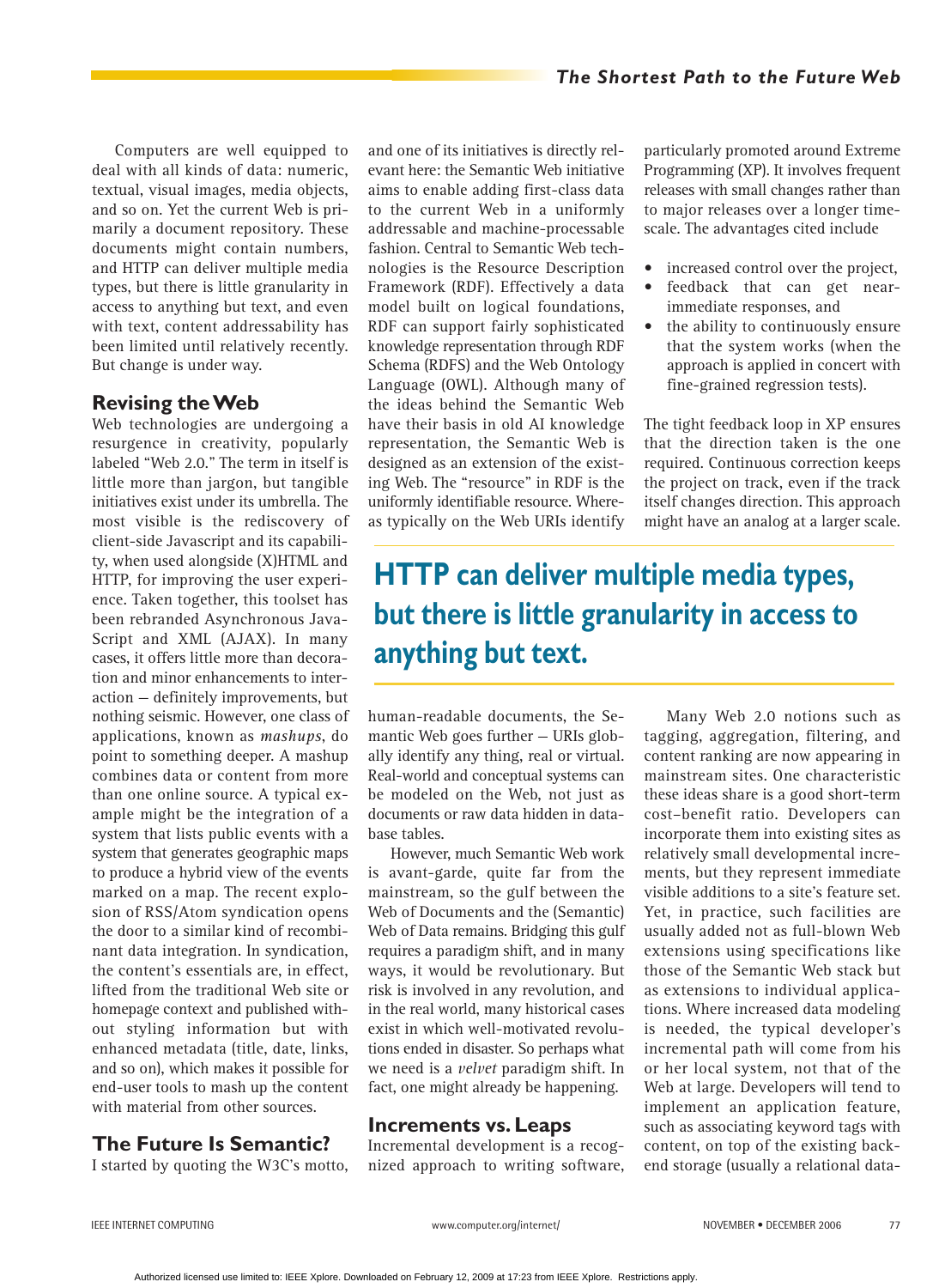#### *Websense*

base) in line with their local data models (often expressed in an objectoriented programming language). A side effect of this is that the data can't be exposed directly to the rest of the Web because the language it's expressed in makes sense only within the local context. Interfaces that developers make available are usually created around a custom domain-specific language that reflects the internal model or, at the other extreme, around the lowest common denominator of HTML.

#### **Three Strategies**

Every computer system deals with data locally, so the problem isn't actually in creating the data but in finding the appropriate language in which to make it available on the Web. Current practice is generally to use HTML, but on its own, this is severely limited when it comes to machine reuse. From the incremental development viewpoint, at least three general strategies exist for exposing that data.

First, developers can add Semantic Web-oriented interfaces to existing systems — places to receive and provide RDF over HTTP, along with generic query interfaces using the SPARQL protocol and RDF Query Language. Given the tools and libraries now available, constructing the modeling and wiring needed for bridges between the Semantic Web and local data is relatively straightforward. The hard parts are usually inherently hard problems, such as determining and implementing appropriate access controls and looking after scalability with concurrent access. Unfortunately, although the addition of dedicated interfaces is heading in the right direction for the Semantic Web — and can be achieved as an increment to existing systems — the immediate benefits to a company or organization's business are far from clear. Without nearterm, tangible gain there's little to motivate adding Semantic Web interfaces. This isn't to say there won't be

such a gain but it's less than easy to chalk up on the spreadsheet.

Another small step from the current Web to Web 2.0 is to embed machine-readable data in existing HTML content. This can happen in various ways, the poster child being the microformats initiative. Essentially, microformats are a set of conventions that enable machine-friendly access to information in humanoriented markup (typically HTML). The conventions exploit the markup's existing semantics as well as structural relationships such as linking and element nesting. Additional semantics are layered on top using domainspecific controlled vocabularies in standard HTML constructs (for example, <a href="http://example.org" rel= "friend"> might link to a friend's homepage). The HTML specification describes metadata profiles, and microformat documents ideally will be associated (via a profile attribute in the document's  $\langle head \rangle$  to the URIs of the vocabularies they contain. Using profiles in this way is the difference between scraping and deterministically extracting data from a document.

A third strategy toward a Web of Data is to return to Semantic Web technologies' roots and enrich human-readable content with machine-readable metadata. This strategy differs slightly from embedding data in that the data provided needn't physically be part of the document (for example, references could be in separate BibTex files), although it will always be about the document. Metadata is data by definition, but in the context of documents, it's a stage removed from whatever the document is describing.

#### **One Web**

Most Web developers aren't interested in a Semantic Web — what they want is to improve the user experience. Clearly, their most immediate concerns are local, largely pertaining to content management and user interface. But as Web systems diversify, it's increasingly possible for developers to take advantage of external systems and less traditional Web publishing techniques such as those with the Web 2.0 label — syndication, mashups, and microformats, for example. Key to all these techniques is data interoperability. The question is, interoperability at what level?

Traditionally on the Web, we've described real-world things and concepts only in a form designed for direct human consumption — that is, Web pages. The computer network is acting as a human–human communication system. The W3C's Dan Connolly has referred to the Web as "the minimum amount of distributed object technology necessary to get the job done" (see www.w3.org/People/ Connolly/9703-web-apps-essay.html). The objects on the Web right now are primarily human-oriented documents, a far cry from the objects found in other software technologies.

But the Web already supports the expression of simple interdocument relationships through hyperlinks, and most documents are associated with significant amounts of potentially machine-readable information: authorship details, publisher information, subject classification, citations, revision history, and so on. Each of these facets leads to a wealth of data — for instance, the author's professional information, the publisher's catalogue, or real-world entities in the subject's scope. Document metadata is immediately useful on the current Web through indexing for search and navigation. Web 2.0 can use the metadata for systematic republication and mashups. But that metadata is only a whisker away from data that isn't necessarily associated with documents. To mangle Arthur C. Clarke's observation on technology and magic, any sufficiently advanced metadata is indistinguishable from first-class data.

But existing information can often be expressed in a form that lends itself to machine processing (which is one